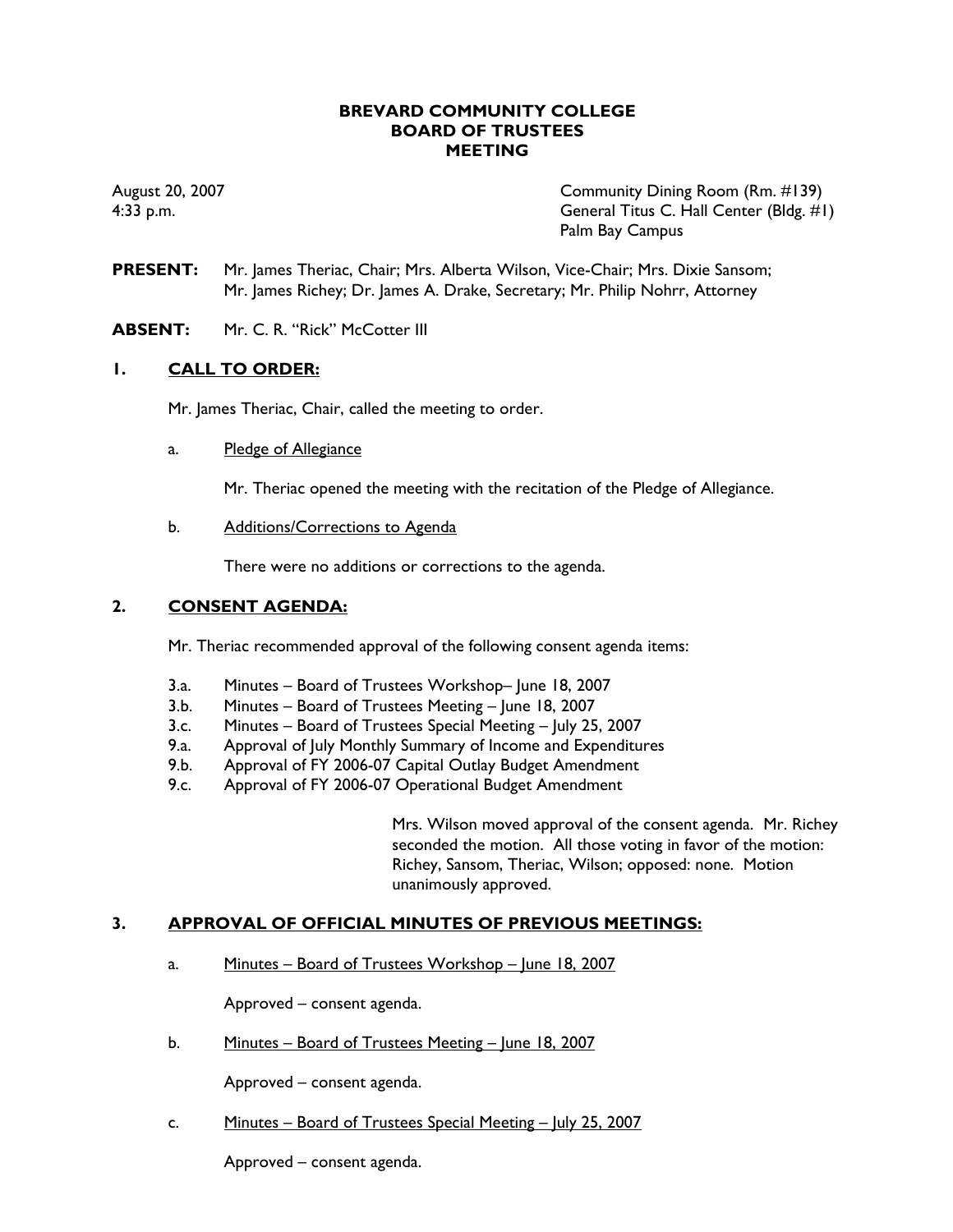Board of Trustees Meeting August 20, 2007 Page -2-

# **4. COMMUNICATIONS:**

#### a. Report on Faculty Ratification of the UFF/BCC Agreement

Ms. Judi Schatte, President, UFF-BCC, reported on the faculty ratification of the UFF/BCC agreement, and thanked Dr. Drake and the Provosts for their assistance and cooperation in providing time and facilities for the negotiations. Ms. Schatte reported that 187 of 221 (85%) faculty members voted this year: 185 voted yes; two voted no. In response to a question from the Chair, Ms. Schatte characterized the negotiations as amicable and indicated that they progressed smoothly, with the College ultimately approving more than was asked for, including not only the resolution of a compression issue from the previous negotiations which had placed approximately twenty faculty members at a disadvantage, but also the immediate resolution of an issue involving requirements for the 170-day contract. Dr. Drake additionally reported that in the same spirit of openness and shared governance, the administration removed earlier restrictions that prevented UFF members from holding any meetings on College property, and from utilizing College-supported electronic communications to post notices of meetings and conduct other routine business.

A recommendation was made to move Agenda Item 8.b., Approval of Ratification of Agreement with UFF/BCC, for current discussion.

> Ms. Sansom moved to modify the agenda and move item 8.b. on the agenda for discussion. Mrs. Wilson seconded the motion.

Mrs. Sansom requested documentation to reflect the changes in the UFF/BCC Agreement from last year. Dr. Astrab responded that changes are summarized on page 7 and pages 41-42 of the proposed agreement.

> All those voting in favor of the motion: Richey, Sansom, Theriac, Wilson; opposed: none. Motion unanimously approved.

Mr. Theriac recommended a motion to approve the ratification of the UFF/BCC agreement.

> Mrs. Sansom moved approval of approval of the ratification of the agreement with UFF/BCC. Mrs. Wilson seconded the motion.

Mrs. Wilson expressed appreciation to the negotiation team for the efficiency and friendliness of the negotiation process this year. Mr. Theriac concurred, and added that it demonstrates that the faculty at BCC is greatly valued by the College. The College team included Dr. Don Astrab, Dr. Amy Hendricks, Dr. Barbara Ake (alternate), Dr. Mike Kaliszeski and Mr. Phil Nohrr, Attorney. The UFF team included Ms. Judi Schatte, Dr. Laura Dunn, Dr. Rick Parrish, Ms. Norma Rudmik, Ms. Holly Kahler and Ms. Kerry Markey.

> All those voting in favor of the motion: Richey, Sansom, Theriac, Wilson; opposed: none. Motion unanimously approved.

## **5. CITIZEN'S PRESENTATION:**

None.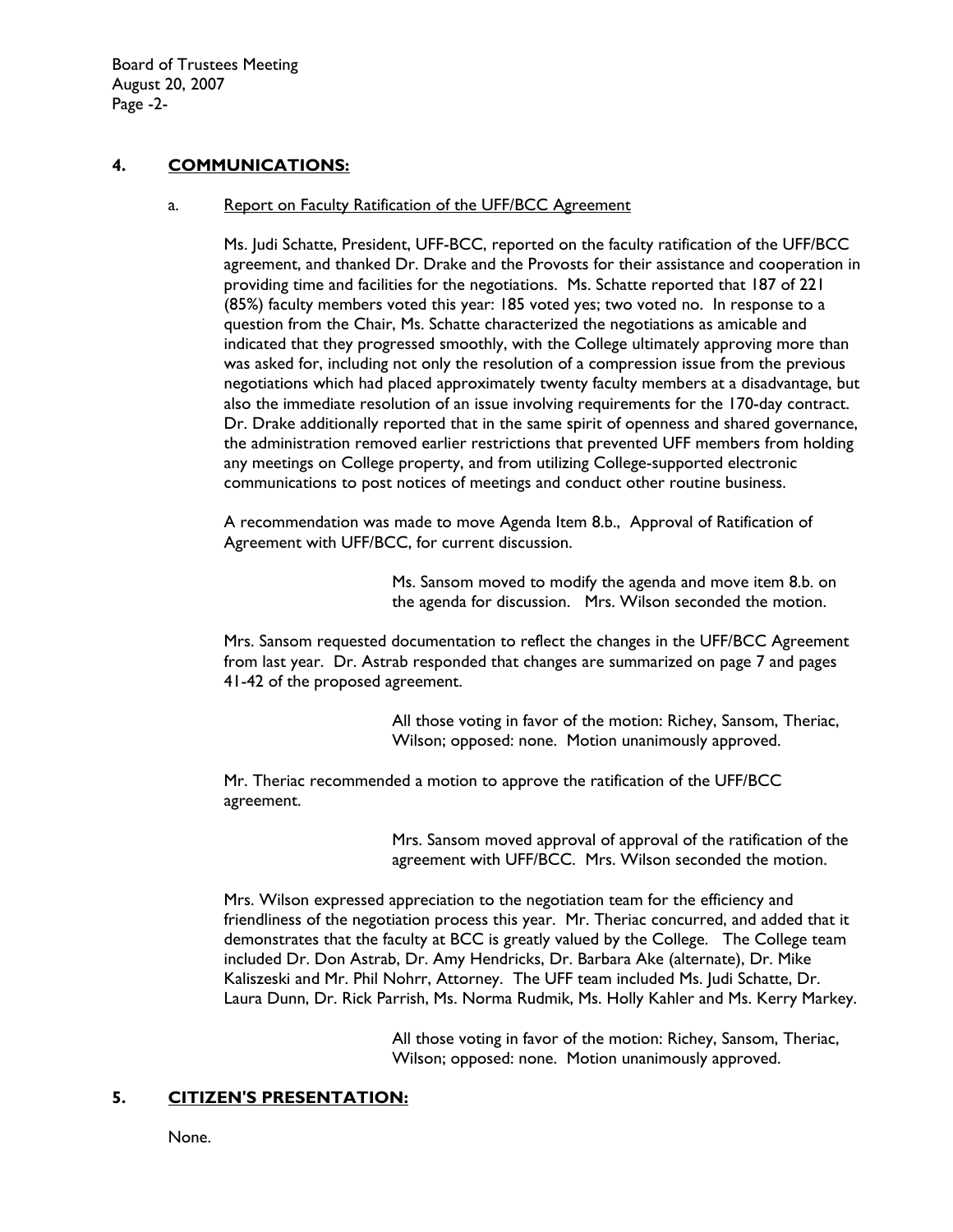Board of Trustees Meeting August 20, 2007 Page -3-

# **6. CONSTRUCTION AND DEVELOPMENT:**

None.

# **7. OLD BUSINESS:**

## a. Report on Pending Legal Actions (Addendum)

Mr. Nohrr provided the report of pending legal actions to attendees. Mr. Nohrr advised that the report does not include matters that have not yet reached litigation, and also commented that matters of significance are anticipated by general counsel in the near future.

#### **8. NEW BUSINESS:**

#### a. Personnel Actions (Addendum)

Mr. Ross reported that Personnel Actions are routine and are provided for information only.

Mrs. Sansom inquired about a position (new hire) shown on page 23 of the report. Mr. Ross responded that the position is a production-related staff position budgeted by WBCC-TV. Ms. Sansom inquired about the status of funding efforts for WBCC, and in particular the contractual services provided by Pauley Management referred to on page 33 of the report. Dr. Drake commented that the amount of the current contract (\$60,000) reflects federal funding obtained with the support of Pauley Management in prior years, although such funding proved to be substantially lower last year.

## b. Approval of Ratification of Agreement with UFF/BCC (Addendum)

Moved to accompany Item 4.a. – Approved.

## c. Approval of Extension of President's Contract (Addendum)

Mr. Theriac requested that Mr. Nohrr present item 8.d. , Report on President's Evaluation, prior to 8.c., Approval of Extension of President's Contract.

Mr. Nohrr reported that the Board is obligated by Florida statute to evaluate the President each year. Mr. Handley, the immediate past Chair, had presented to the Board his input based upon his association with Dr. Drake last year. Mr. Handley's evaluation was subsequently provided to each trustee for comment and integration. Mr. Nohrr reported that no additional comments were received from trustees, and hence that the evaluation is now being placed before the Board for its approval and for submission to the State Department of Education.

Mrs. Wilson reported that she had completed an evaluation of Dr. Drake independent of Mr. Handley's input, and had concurred with his ratings in all areas except facilities maintenance, for which she had assigned a slightly lower rating. Mrs. Wilson clarified that these maintenance issues predate Dr. Drake's appointment to the presidency, but that they warrant the College administration's prompt attention.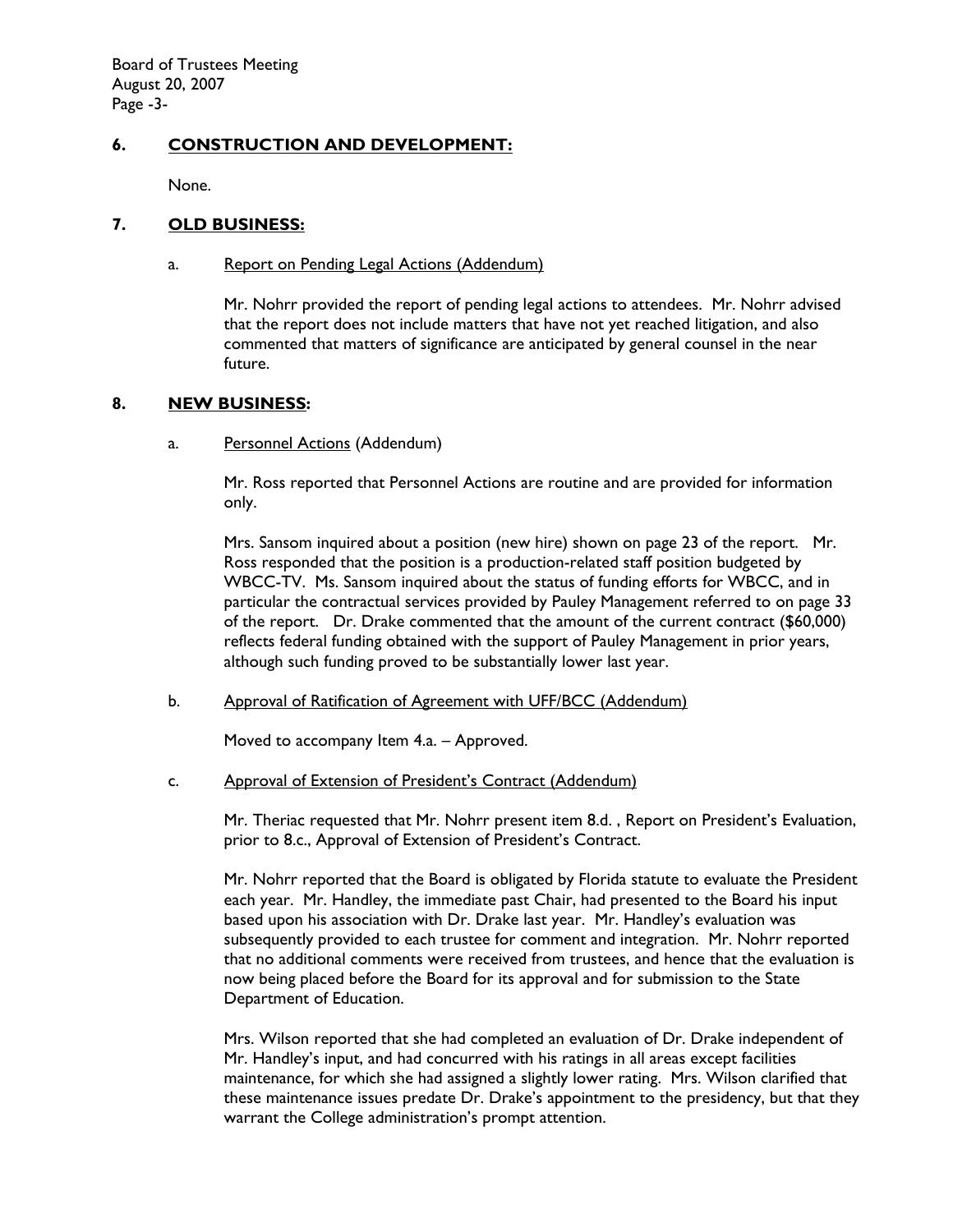Board of Trustees Meeting August 20, 2007 Page -4-

> Board members discussed that the evaluation process could be more streamlined, and that while the key areas addressed in the current evaluation are appropriate, the method currently used to weigh these areas could be improved. Mr. Nohrr commented that the performance indicators referenced in Dr. Drake's employment contract should be aligned with the performance-evaluation procedures. It was agreed that the Board should convene a workshop to further discuss the presidential evaluation process. Mr. Theriac recommended a motion be made for approval of the President's evaluation.

> > Mrs. Wilson moved the approval of the President's evaluation. Mrs. Sansom seconded the motion. Those voting in favor of the motion: Richey, Sansom, Theriac, Wilson; opposed: none. Motion unanimously approved.

Mr. Theriac requested that Mr. Nohrr report on the renewal of the President's contract with BCC. Mr. Nohrr advised that the current contract extends through June 30, 2009. The contract contains a provision which allows the Board to extend the contract for an additional year at the close of each fiscal year, thereby providing a continuous or "rolling contract" for a three-year period. Mr. Nohrr further clarified that the extension is not automatic, however, and he reminded trustees that the contract also contains a provision for the termination of the contract, with severance provisions, by majority vote of the Board of Trustees. Mr. Nohrr advised that the President's salary is a separate issue that may be addressed on an annual basis. He concluded his comments by noting that at this time the Board is being asked to extend the President's contract through June 30, 2010. Mr. Theriac recommended extending Dr. Drake's contract to June 30, 2010, based upon his extraordinary performance to date.

> Mrs. Wilson moved for approval of the President's contract through June 30, 2010. Mrs. Sansom seconded the motion.

Mr. Richey inquired if the contract renewal includes the same terms described in the current contract. Mr. Theriac responded that the Board is being asked solely to extend the contract.

Dr. Drake stated that he does not consider it appropriate to request the Board to consider a salary adjustment for him at this time because (1) he has not completed a full year of service as permanent President; (2) two new trustees have been appointed to the Board since he was selected for the permanent Presidency; (3) his compensation as President is markedly higher than it was in his previous position; and (4) the challenges of the current fiscal year do not warrant according any priority to the President's compensation. Mrs. Wilson added that the appropriate time to address a salary adjustment may be March 2008, the first anniversary of Dr. Drake's appointment as permanent President. Mr. Theriac recommended that the Board address the salary issue prior to June 2008, and clarified that the motion now before the Board involves voting for only the extension of the President's contract.

> Those voting in favor of the motion: Richey, Sansom, Theriac, Wilson; opposed: none. Motion unanimously approved.

d. Report on President's Evaluation (Addendum)

Approved under 4.c. – above.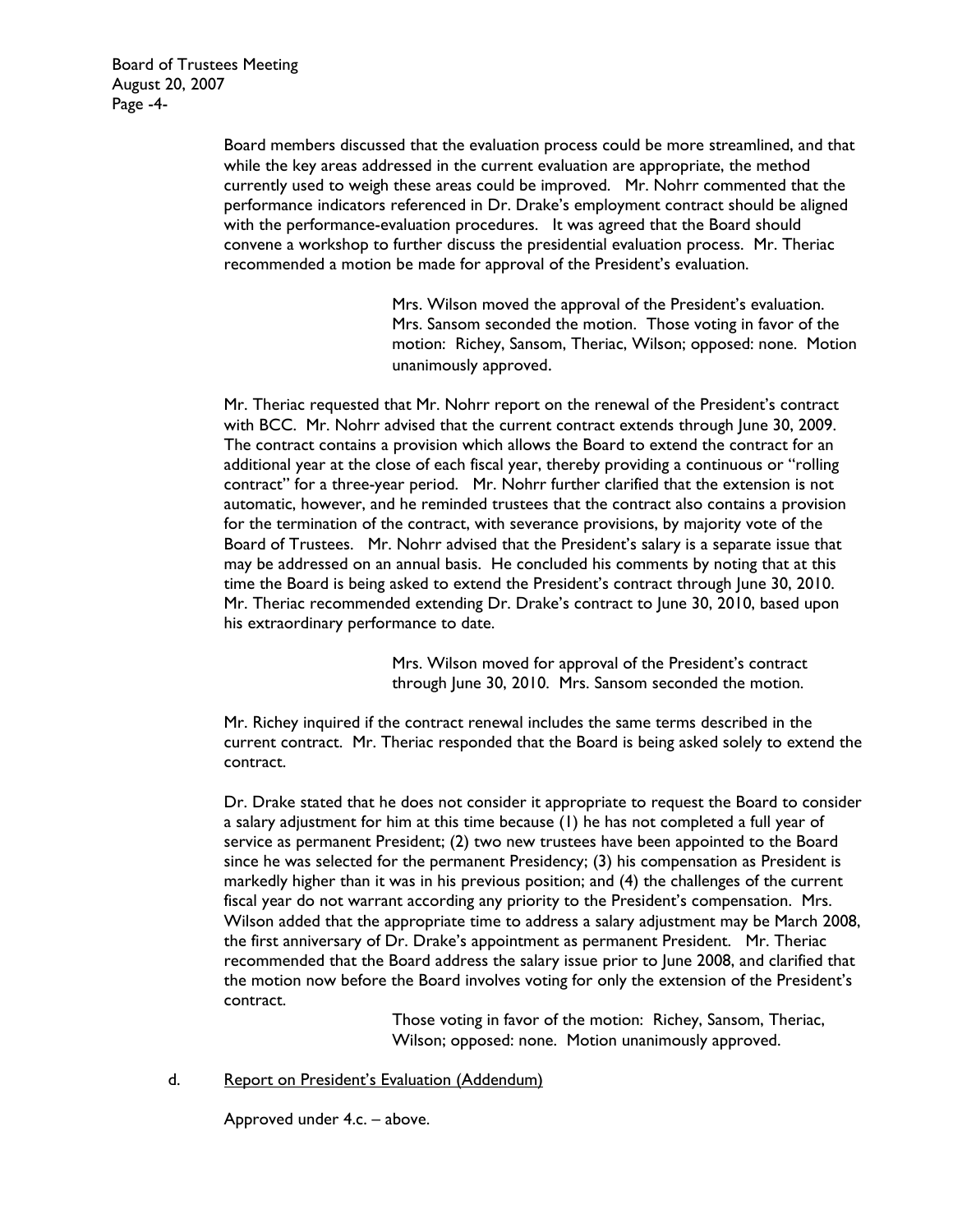## e. Request for Future Board Meeting/Workshop Agenda Items

Mrs. Sansom requested workshops to discuss Policy Governance, the President's evaluation process, and four-year program issues.

# **9. FINANCIAL ACTIONS:**

a. Approval of the July Monthly Summary of Income and Expenditures (Addendum)

Approved – consent agenda.

b. Approval of FY 2006-07 Capital Outlay Budget Amendment (Addendum)

Approved – consent agenda.

c. Approval of FY 2006-07 Operational Budget Amendment (Addendum)

Approved – consent agenda.

# **10. REPORT OF THE PRESIDENT:**

#### a. Reorganization of the Board

Dr. Drake reported that the College is required to report to the State the Board's election of officers each year. During the July 25, 2007 Special Board meeting, Mr. Theriac was elected as Chair and Mrs. Wilson was elected as Vice Chair. The College is also required to provide to the State the days, times and locations of Board meetings for the coming year, as approved by the trustees.

Mrs. Sansom suggested that Board workshops should not be separate from Board meetings, since most of the workshops involve presentations that could be given during the Board meetings. Mr. Theriac concurred. Mr. Nohrr commented that workshops are generally more informative and informal and no actions are taken. It was agreed that issues such as Policy Governance, the President's evaluation process, and discussion of four-year programs are substantial issues that may require considerable time for discussion, and hence may not be appropriate for a Board meeting.

Board members agreed upon 9:00 a.m. for the meeting time, on the third Monday of the month. The primary location for Board meetings will be the Cocoa Campus, with meetings once per year at the Melbourne, Palm Bay and Titusville Campuses. Dr. Drake will circulate a schedule to the trustees.

Dr. Astrab commented that having the Board meetings at 9:00 a.m. will likely affect the availability and participation of faculty members. Mr. Theriac commented that faculty members already dedicate numerous hours of service to the College, and added that holding Board meetings later in the day might present similar challenges for faculty who teach evening classes.

## b. Committee Assignments (Addendum)

Dr. Drake commented that the assignments reflected in the table circulated to the Board is now outdated, and may or may not be at variance with the requirements of Florida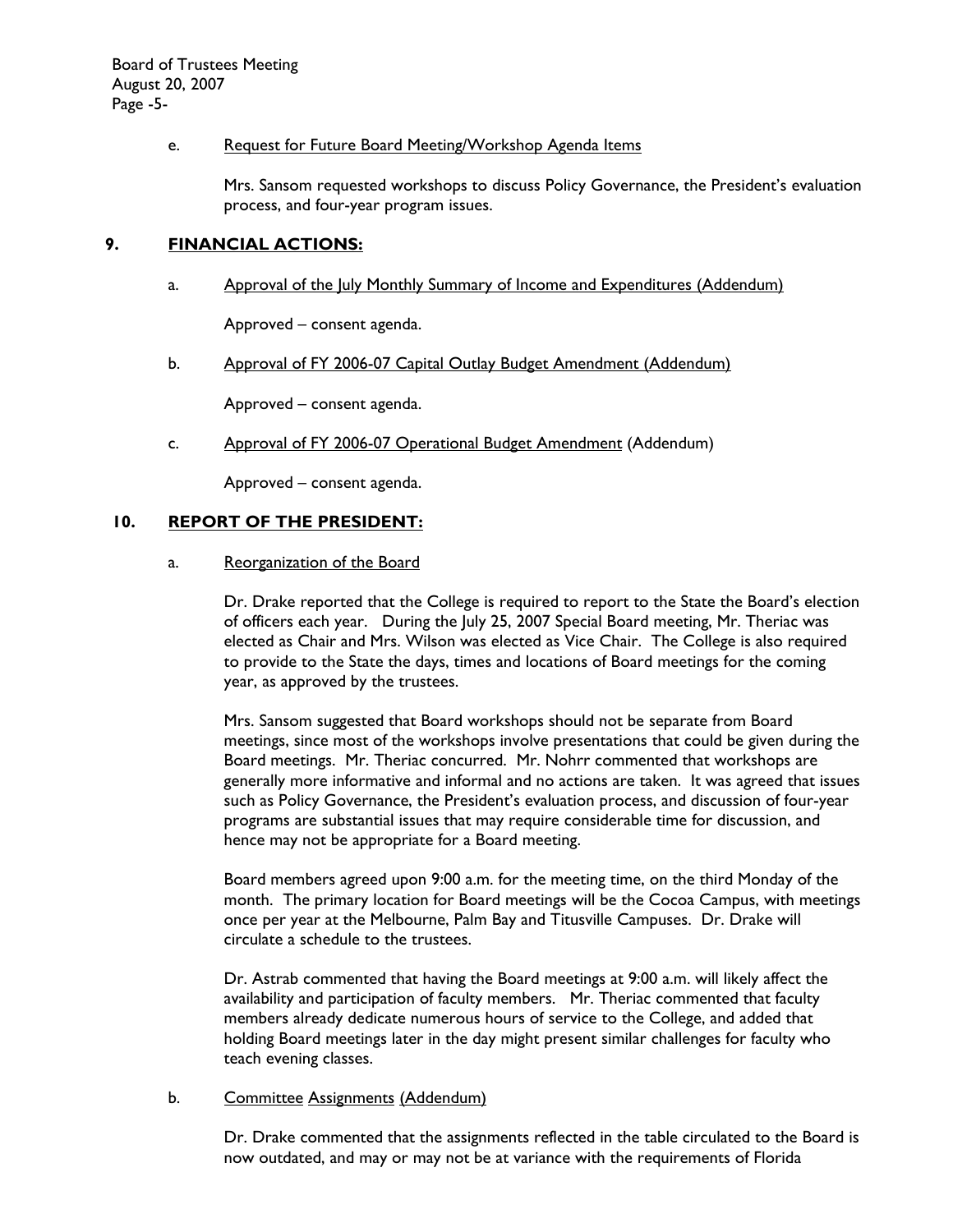statutes. Mr. Nohrr confirmed that the statutes require the President and a member of the Board of Trustees to serve as voting members of the executive committee of each Direct Support Organization. Other committees included in the table appear to have been created on an as-needed basis. It was agreed that a new table would be developed to reflect Board membership on the Direct Support Organizations – namely, the Maxwell C. King Center for the Performing Arts, the Historic Cocoa Village Playhouse, and the Brevard Community College Foundation.

The Board agreed upon the following Committee assignments:

| Maxwell C. King Center           | Mrs. Wilson |
|----------------------------------|-------------|
| <b>BCC Foundation</b>            | Mr. Richey  |
| Historic Cocoa Village Playhouse | Mrs. Sansom |
| Intercollegiate Athletics        | Mr. Richey  |
| Alumni Relations                 | Mrs. Wilson |

Dr. Drake agreed to circulate a revised listing of committee assignments for the Board's approval.

Mrs. Wilson suggested that the College continue its relationship with the YMCA. Dr. Drake advised that from a legal standpoint, the College must be sensitive to conflict of interest issues involving the College and the YMCA. All negotiations between the College and the YMCA have been delegated to Mr. Frank Billings, Interim Vice President for Operations and Planning.

## c**. Announcements**

Dr. Drake reported that preliminary enrollment data for Fall Term 2007 indicate that student credit-hours have increased by approximately 10 percent compared to Fall Term 2006. Although final enrollment data will likely be somewhat lower after add/drop, the increase in credit hours will be substantial compared to enrollment trends in the recent past. While this increase may be explained by the confluence of several factors, including recent increases in regional and statewide unemployment rates, the most significant factor appears to be the augmented marketing initiatives the College launched in recent weeks. Dr. Drake also commented that if unemployment rates continue to rise, enrollments will almost surely increase for the Spring Term 2008, as has long been the case with community-college enrollments during economic downturns. Although the projected shortfalls in state revenues will present substantial challenges to the College's ability to support significant enrollment increases this year, the College previously eliminated a number of senior-level administrative positions, and is prepared to put into place a series of temporary restrictions in order to further control operating-budget expenditures.

Dr Drake also announced that Dr. Brenda Fettrow has agreed to serve as Interim Executive Director of the BCC Foundation, effectively immediately. Dr. Fettrow will retain her current status and title as a Commissioner of the SACS Commission on Colleges, and will also continue to oversee Resource Development and Intercollegiate Athletics.

Dr. Drake reported that the College will also contract with Donovan Management, Inc., to conduct an assessment of the BCC Foundation prior to initiating a search for a permanent Executive Director. The principals of Donovan Management, Inc., include Mr. James Donovan, founding chief executive officer of the UCF Foundation, and Mr. Jonathan Flint, also a former chief executive officer of the UCF Foundation.